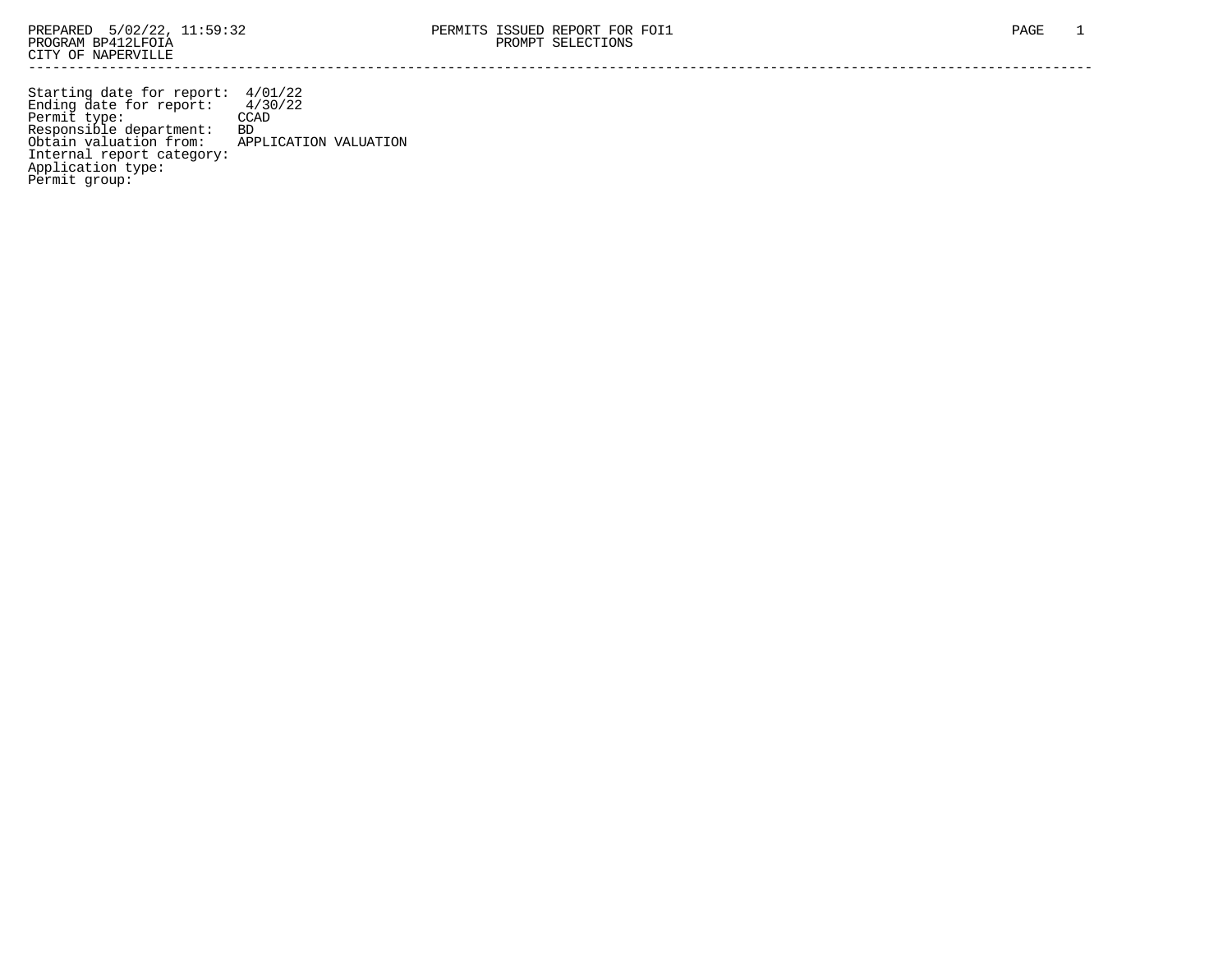## PREPARED 5/02/22, 11:59:32 PERMITS ISSUED REPORT PROGRAM BP412LFOI1 PAGE 1 PROGRAM BP412LFOI1 4/01/22 THRU 4/30/22 CITY OF NAPERVILLE **Example 20** CITY OF NAPERVILLE PERMIT TYPE - CCAD COMMERCIAL - CAD OBTAINED VALUATION FROM APPLICATION VALUATION

| APPLICATION APPLICATION TYPE AND DESCRIPTION<br>DATE<br>VALUATION                                                                                                                                                                                                                                                                                                             | Parcel Number<br>Alternate ID Code      | ----------<br>PROPERTY OWNER/<br>CONTRACTOR                                            |
|-------------------------------------------------------------------------------------------------------------------------------------------------------------------------------------------------------------------------------------------------------------------------------------------------------------------------------------------------------------------------------|-----------------------------------------|----------------------------------------------------------------------------------------|
| 21-00004347 CAL COMMERCIAL ALTERATION/REPAIR (NO NEW SQ FTG) 2216 FERRY RD 114                                                                                                                                                                                                                                                                                                |                                         |                                                                                        |
| $---------$ 9/16/21 \$90000<br>Contractor #:                                                                                                                                                                                                                                                                                                                                  | D-07042051640000N1705-3 SKYLINE REALTY  |                                                                                        |
| $\begin{array}{cccc} \texttt{STRUCTURE} & - & 000 & 000 & \texttt{IRON} \texttt{GATE} & - & \texttt{CRUZ} & \texttt{ISSUE} \texttt{DATE} & \texttt{SUBCONTRACTOR(S)} \\ \texttt{PERMIT TYPE} & - & \texttt{CCAD} & 00 & \texttt{COMMERCIAL} & - & \texttt{CAD} & 4/04/22 & \texttt{OR} & \texttt{CROSU} \texttt{PLUMBING} & \texttt{CONSTRUCTION} \end{array}$<br>----------- |                                         |                                                                                        |
| 21-00005569 CAL COMMERCIAL ALTERATION/REPAIR (NO NEW SO FTG) 1293 S NAPER BL                                                                                                                                                                                                                                                                                                  |                                         |                                                                                        |
| $\begin{array}{ccc}\n 2/09/21 & 2750000 \\  2 & 2750000\n \end{array}$                                                                                                                                                                                                                                                                                                        |                                         |                                                                                        |
| ------------                                                                                                                                                                                                                                                                                                                                                                  |                                         | SUBCONTRACTOR(S)<br>MARCO FLECTIC<br>MARCO ELECTRIC INC<br>C M PLUMBING SERVICES, INC. |
| 21-00005600 CAL COMMERCIAL ALTERATION/REPAIR (NO NEW SQ FTG) 320 JACKSON AV                                                                                                                                                                                                                                                                                                   |                                         |                                                                                        |
|                                                                                                                                                                                                                                                                                                                                                                               |                                         | D-07134380030000N608 -83 INTEGRAL CONSTRUCTION                                         |
| STRUCTURE – 000 000 NAPERVILLE PARK DIST.<br>PERMIT TYPE – CCAD 00 COMMERCIAL – CAD                   4/04/22           BASSETT ELECTRICAL CONTRACT                                                                                                                                                                                                                           |                                         | BASSETT ELECTRICAL CONTRACTING                                                         |
| 21-00005652 CAL COMMERCIAL ALTERATION/REPAIR (NO NEW SQ FTG) 2552 W 75TH ST                                                                                                                                                                                                                                                                                                   |                                         |                                                                                        |
| $\begin{tabular}{ll} \texttt{-----} \texttt{-----} & 12/20/21 & $1000000 \\ \texttt{Contractor} & \texttt{#:} & 773-278-1119 \\ \end{tabular}$                                                                                                                                                                                                                                |                                         | D-07273000280000N1678-139 NOVAK CONSTRUCTION                                           |
| STRUCTURE – 000 000 WALMART<br>PERMIT TYPE – CCAD 00 COMMERCIAL – CAD                                   4/29/22                         CARBONE PLUMBING INC<br>STRUCTURE - 000 000 WALMART<br>-----------                                                                                                                                                                    |                                         | TITAN ELECTRIC, LLC                                                                    |
| 22-00000087 CAL COMMERCIAL ALTERATION/REPAIR (NO NEW SQ FTG) 1415 BOND ST 111                                                                                                                                                                                                                                                                                                 |                                         |                                                                                        |
| $------- 1/11/22$ \$39000<br>Contractor #: 630-848-0350                                                                                                                                                                                                                                                                                                                       | D-07101020110000N1497-34 AVRAM BUILDERS |                                                                                        |
|                                                                                                                                                                                                                                                                                                                                                                               |                                         | ANOTHER PLUMBING COMPANY                                                               |
| 22-00000148 CAL COMMERCIAL ALTERATION/REPAIR (NO NEW SQ FTG) 8 W GARTNER RD 140                                                                                                                                                                                                                                                                                               |                                         |                                                                                        |
| $---------$ 1/17/22 \$350000<br>Contractor #: 618-741-7615                                                                                                                                                                                                                                                                                                                    |                                         | D-08301050130000N452 -130 HUNTER CONSTRUCTION                                          |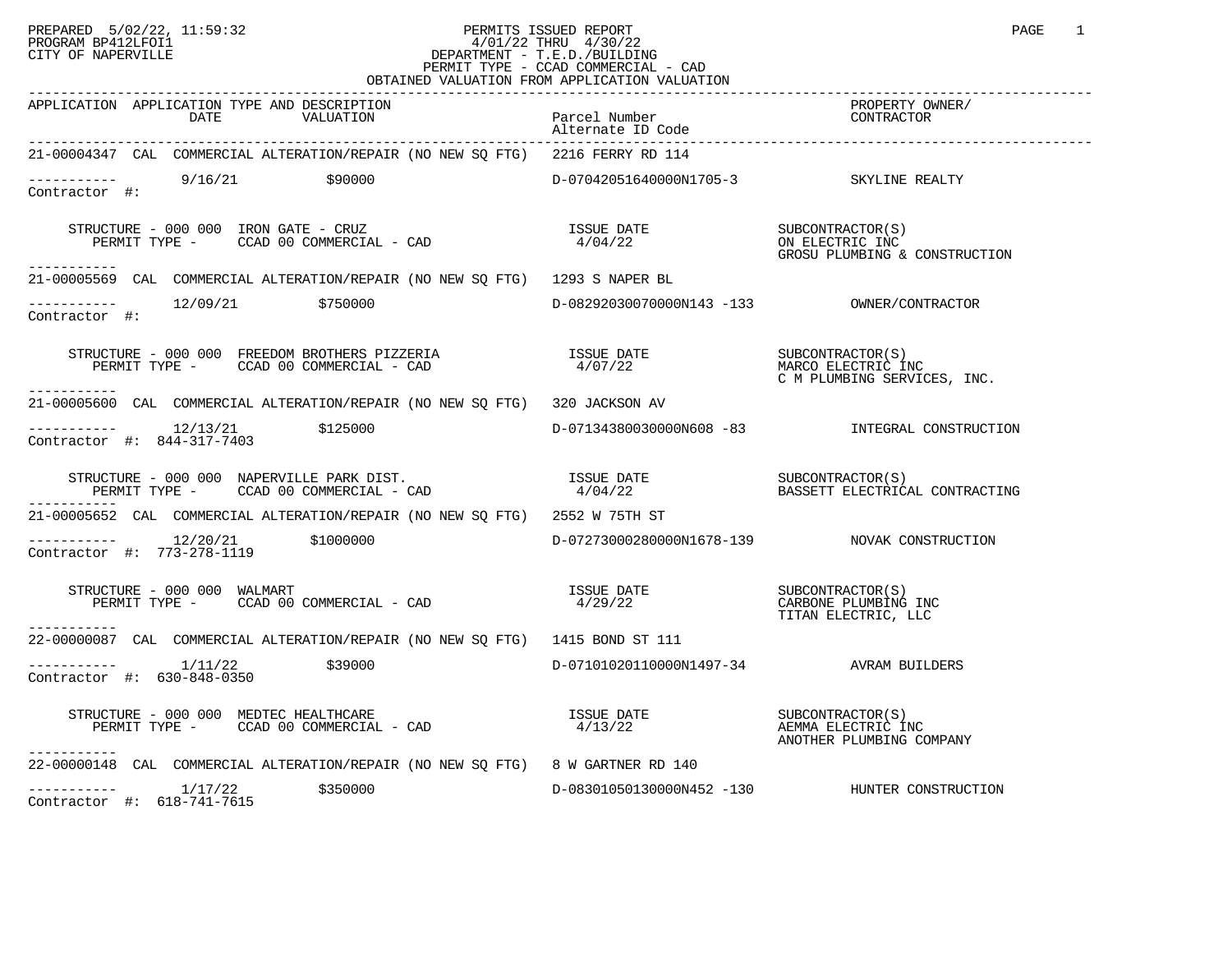## PREPARED 5/02/22, 11:59:32 PERMITS ISSUED REPORT<br>PROGRAM BP412LFOI1 PAGE 2 PROGRAM BP412LFOI1 4/01/22 THRU 4/30/22 CITY OF NAPERVILLE **Example 20** CITY OF NAPERVILLE PERMIT TYPE - CCAD COMMERCIAL - CAD OBTAINED VALUATION FROM APPLICATION VALUATION

| APPLICATION APPLICATION TYPE AND DESCRIPTION<br>DATE<br>VALUATION                                                                                                                                                              | Parcel Number<br>Alternate ID Code  | PROPERTY OWNER/<br>CONTRACTOR                          |
|--------------------------------------------------------------------------------------------------------------------------------------------------------------------------------------------------------------------------------|-------------------------------------|--------------------------------------------------------|
| 22-00000148 (CONTINUED)                                                                                                                                                                                                        |                                     |                                                        |
|                                                                                                                                                                                                                                |                                     | ABB ELECTRIC, INC                                      |
| -----------<br>22-00000239 CAL COMMERCIAL ALTERATION/REPAIR (NO NEW SQ FTG) 219 S MILL ST                                                                                                                                      |                                     |                                                        |
| $---------$ 1/27/22 \$1800000<br>Contractor #: 847-741-7220                                                                                                                                                                    | $D-07134260130000N538 -84$ LAMP INC |                                                        |
|                                                                                                                                                                                                                                |                                     | PETER PERELLA & CO<br>J L ADLER ROOFING                |
| -----------<br>22-00000466 CAL COMMERCIAL ALTERATION/REPAIR (NO NEW SO FTG) 223 S MAIN ST                                                                                                                                      |                                     |                                                        |
| $---------2/24/22$ \$106000<br>Contractor #: 630-740-6563                                                                                                                                                                      |                                     | D-07134290070000N594 -84 SEOUOIA GENERAL CONSTRUCTION  |
| ------------                                                                                                                                                                                                                   |                                     |                                                        |
| 22-00000588 CAL COMMERCIAL ALTERATION/REPAIR (NO NEW SQ FTG) 1512 N NAPER BL 140                                                                                                                                               |                                     |                                                        |
| $---------2$ 3/08/22<br>\$7000<br>Contractor #: 630-935-0851                                                                                                                                                                   |                                     | D-08082000480000N1003-43 A&G HOME IMPROVEMENT SERVICES |
| $\begin{array}{ccccccccc} \texttt{STRUCTURE} & - & 000 & 000 & \texttt{LINDSAY'S SHOE REPAR} & & & & & & & \\ \texttt{PERMIT TYPE} & - & \texttt{CCAD} & 00 & \texttt{COMMERCIAL} & - & \texttt{CAD} & & & & & \\ \end{array}$ |                                     |                                                        |
| 22-00000604 CAL COMMERCIAL ALTERATION/REPAIR (NO NEW SO FTG) 2735 HASSERT BL 143                                                                                                                                               |                                     |                                                        |
| $--------$ 3/09/22<br>Contractor #:                                                                                                                                                                                            |                                     |                                                        |
|                                                                                                                                                                                                                                |                                     |                                                        |
| -----------<br>22-00000614 CAL COMMERCIAL ALTERATION/REPAIR (NO NEW SO FTG) 1307 S NAPER BL                                                                                                                                    |                                     |                                                        |
| $---------$ 3/10/22 \$100000<br>Contractor #: 630-740-6563                                                                                                                                                                     |                                     | D-08292030070000N143 -133 SEQUOIA GENERAL CONSTRUCTION |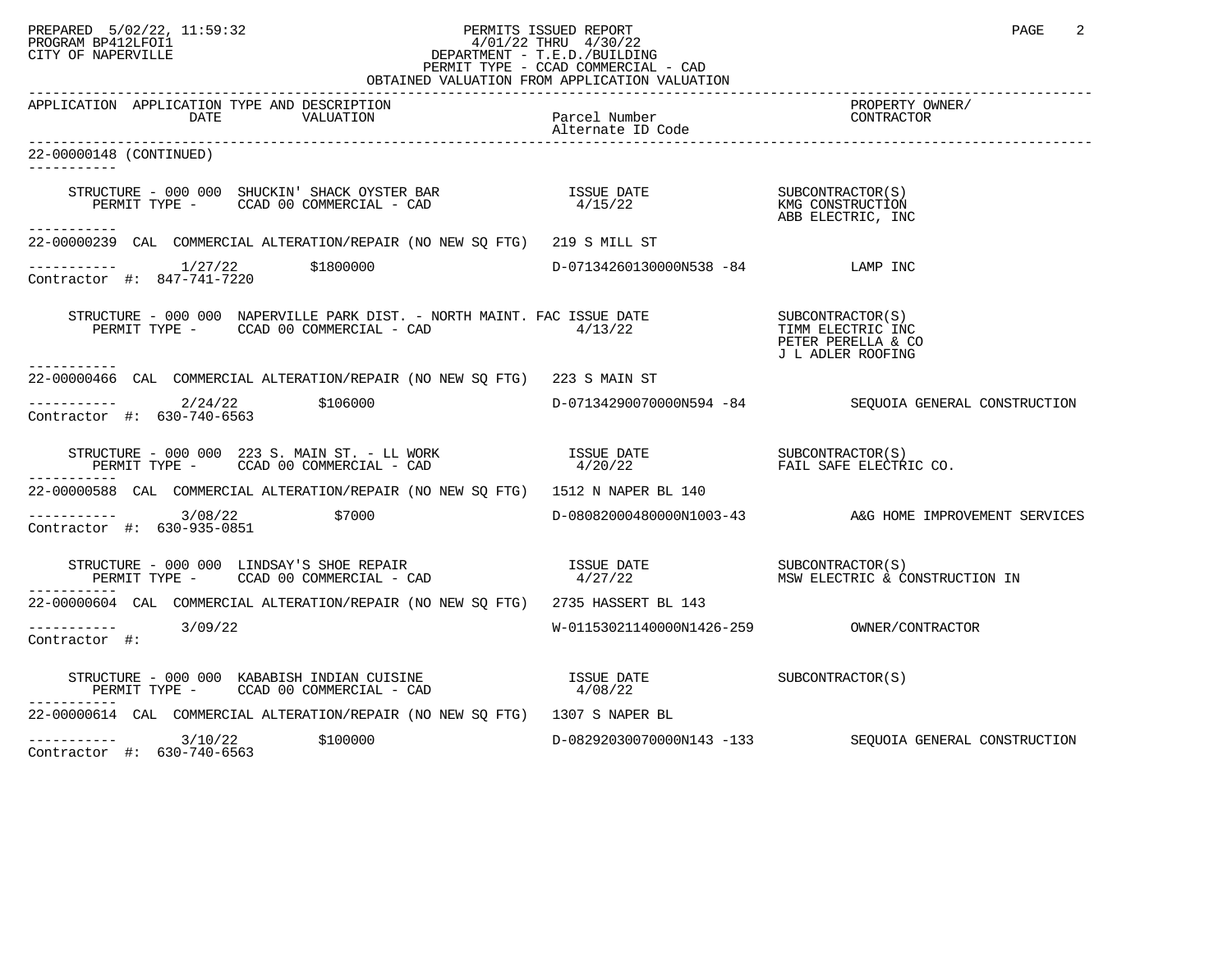## PREPARED 5/02/22, 11:59:32 PERMITS ISSUED REPORT<br>PROGRAM BP412LFOI1 PAGE 3 PROGRAM BP412LFOI1 4/01/22 THRU 4/30/22 CITY OF NAPERVILLE **Example 20** CITY OF NAPERVILLE PERMIT TYPE - CCAD COMMERCIAL - CAD

| OBTAINED VALUATION FROM APPLICATION VALUATION                                                                                                                                                                                                                                                                                                                                                                                                           |             |                                                 |  |  |
|---------------------------------------------------------------------------------------------------------------------------------------------------------------------------------------------------------------------------------------------------------------------------------------------------------------------------------------------------------------------------------------------------------------------------------------------------------|-------------|-------------------------------------------------|--|--|
| APPLICATION APPLICATION TYPE AND DESCRIPTION<br>The set of the Marcel Number<br>VALUATION Parcel Number<br>Alternate ID Code<br>DATE                                                                                                                                                                                                                                                                                                                    |             | PROPERTY OWNER/<br>CONTRACTOR                   |  |  |
| 22-00000614 (CONTINUED)<br>___________                                                                                                                                                                                                                                                                                                                                                                                                                  |             |                                                 |  |  |
| STRUCTURE – 000 000 CLUB PILATES<br>PERMIT TYPE – CCAD 00 COMMERCIAL – CAD 1999 (2012) 22 SUBCONTRACTOR(S)<br>------------                                                                                                                                                                                                                                                                                                                              |             | PHOENIX CONSTRUCTION SERVICES                   |  |  |
| 22-00000616 CAL COMMERCIAL ALTERATION/REPAIR (NO NEW SO FTG) 1012 95TH ST 4                                                                                                                                                                                                                                                                                                                                                                             |             |                                                 |  |  |
| $------ 3/10/22$ \$196972<br>Contractor #: 312-288-8619                                                                                                                                                                                                                                                                                                                                                                                                 |             | W-01112100350000N1644-217 TEMPLAR CONSTRUCTION  |  |  |
| $\begin{tabular}{lllllll} \multicolumn{2}{c}{\textbf{STRUCTURE}} & - & 000 & 000 & AMITA HEALITH \\ \multicolumn{2}{c}{\textbf{PERMIT TYPE}} & - & \multicolumn{2}{c}{\textbf{CCAD}} & 00 & \multicolumn{2}{c}{\textbf{COMMERCIAL}} & - & \multicolumn{2}{c}{\textbf{CAD}} \end{tabular}$<br>-----------                                                                                                                                                |             | A+ PLUMBING                                     |  |  |
| 22-00000670 CAL COMMERCIAL ALTERATION/REPAIR (NO NEW SO FTG) 47 E CHICAGO AV 220                                                                                                                                                                                                                                                                                                                                                                        |             |                                                 |  |  |
| $---------$ 3/15/22 \$40000<br>Contractor #: 630-202-0689                                                                                                                                                                                                                                                                                                                                                                                               |             | D-07134310190000N1362-085 SILVER BULLET INC.    |  |  |
|                                                                                                                                                                                                                                                                                                                                                                                                                                                         |             | TMZ PLUMBING INC                                |  |  |
| ------------<br>22-00000876 CAL COMMERCIAL ALTERATION/REPAIR (NO NEW SO FTG) 1250 E DIEHL RD 115                                                                                                                                                                                                                                                                                                                                                        |             |                                                 |  |  |
| $---------$ 3/24/22 \$56500<br>Contractor #: 708-531-9000                                                                                                                                                                                                                                                                                                                                                                                               |             | D-08053020150000N962 -27 CREATIVE CONTRACTING   |  |  |
| STRUCTURE - 000 000 GAR WOOD SECURITIES<br>PERMIT TYPE - CCAD 00 COMMERCIAL - CAD<br>-----------                                                                                                                                                                                                                                                                                                                                                        |             | C. W. BURNS CO, INC                             |  |  |
| 22-00000944 CAL COMMERCIAL ALTERATION/REPAIR (NO NEW SO FTG) 801 S WASHINGTON ST                                                                                                                                                                                                                                                                                                                                                                        |             |                                                 |  |  |
| $---------$ 3/29/22 \$110000<br>Contractor #: 815-774-0036                                                                                                                                                                                                                                                                                                                                                                                              |             | D-07244000160000N166 -114 COSGROVE CONSTRUCTION |  |  |
| $\begin{tabular}{lllllllllllllllllll} \textsc{STRUCTURE} & - & 000 & 000 & \textsc{EDWARD HOSPITAL} & - & \textsc{CHAPLAIN} \textsc{RM} & & & & & & \textsc{ISSUE} \textsc{DATE} & & & & & \textsc{SUBCONTRACTOR(S)} \\ \textsc{PERMIT TYPE} & - & \textsc{CCAD} & 00 & \textsc{COMMERCIAL} & - & \textsc{CAD} & & & & & \textsc{4/25/22} & & & & \textsc{REICHELT} \textsc{ELUMBING} & & & & & \textsc{CDINRELLY} \textsc{ELECTRIC} & & & & & \textsc$ |             | REICHELT PLUMBING<br>CONNELLY ELECTRIC CO       |  |  |
| TOTAL PERMITS ISSUED 15 TOTAL PERMITS HELD<br>TOTAL APPLICATION VALUATION<br>4,770,472                                                                                                                                                                                                                                                                                                                                                                  | $\mathbf 0$ |                                                 |  |  |
|                                                                                                                                                                                                                                                                                                                                                                                                                                                         |             |                                                 |  |  |